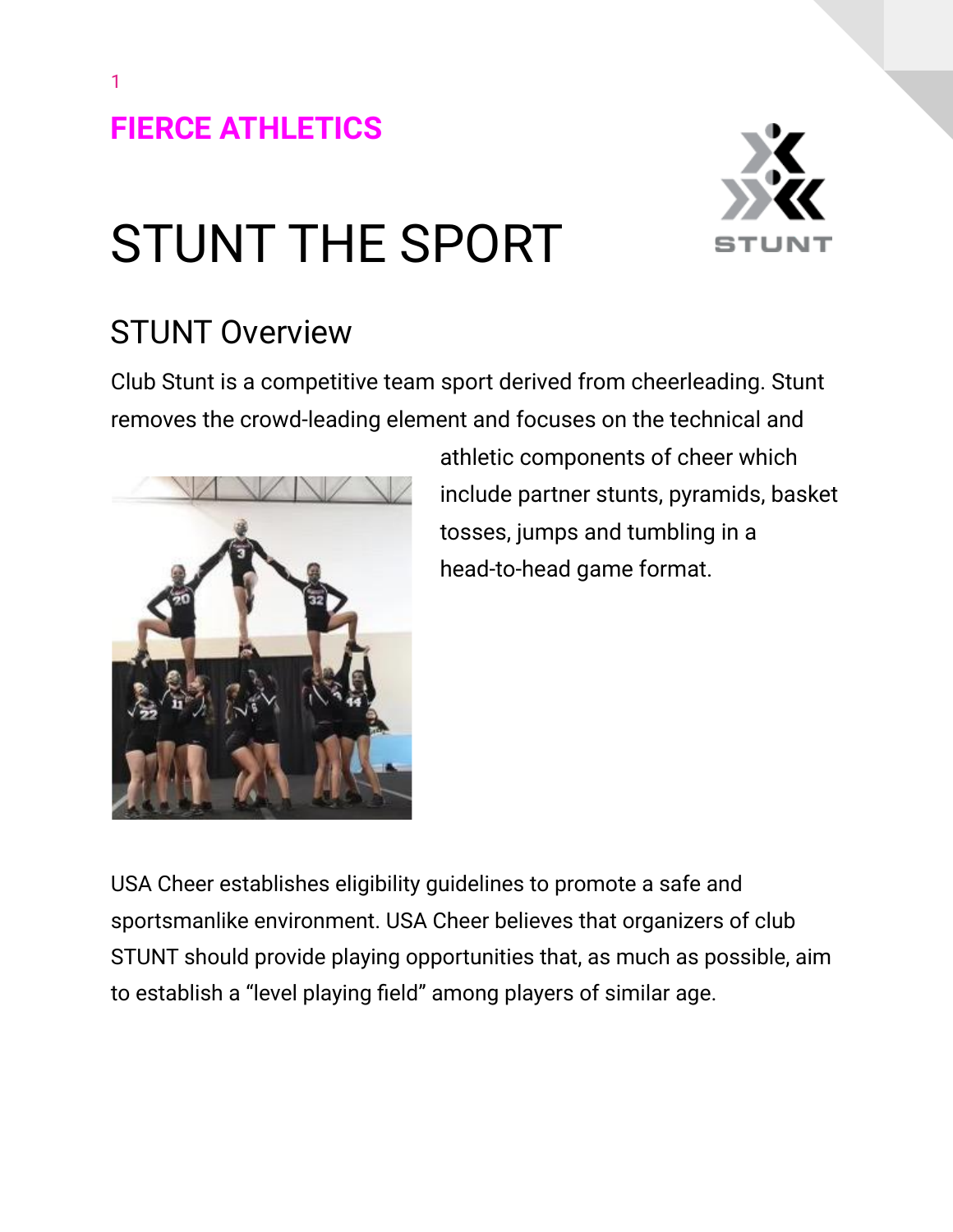### Details

**Down Payment**- Due at registration- \$359

Includes All Tournament Registration Fees, Team Tank Top & July tuition

#### **USA Cheer/Stunt Membership**- \$25

Parents will register online

**Uniform Top**- \$125 (new uniform tops for this season)

Black Nike Pro Shorts- Parents will buy separately approx \$50

**Shoes**- Approx \$100 (nfinity high tops in black)

**Tuition**- \$139/month \$80/month for current All-Star Athletes

3 hours of team practice

Tuition is due on the 1st of each month starting August 1st. and must be on automatic payment. First monthly payment is included in down payment..

#### **2021-2022 Club STUNT Age Grid**

| Division   | League Age League Age as of Min # on Team | Max # on Team |
|------------|-------------------------------------------|---------------|
| 8U         | 5-8 years June 1, 2022                    | 16            |
| <b>11U</b> | 8-11 years June 1, 2022                   | 16            |
| 14U        | 11-14 years June 1, 2022                  | 16            |